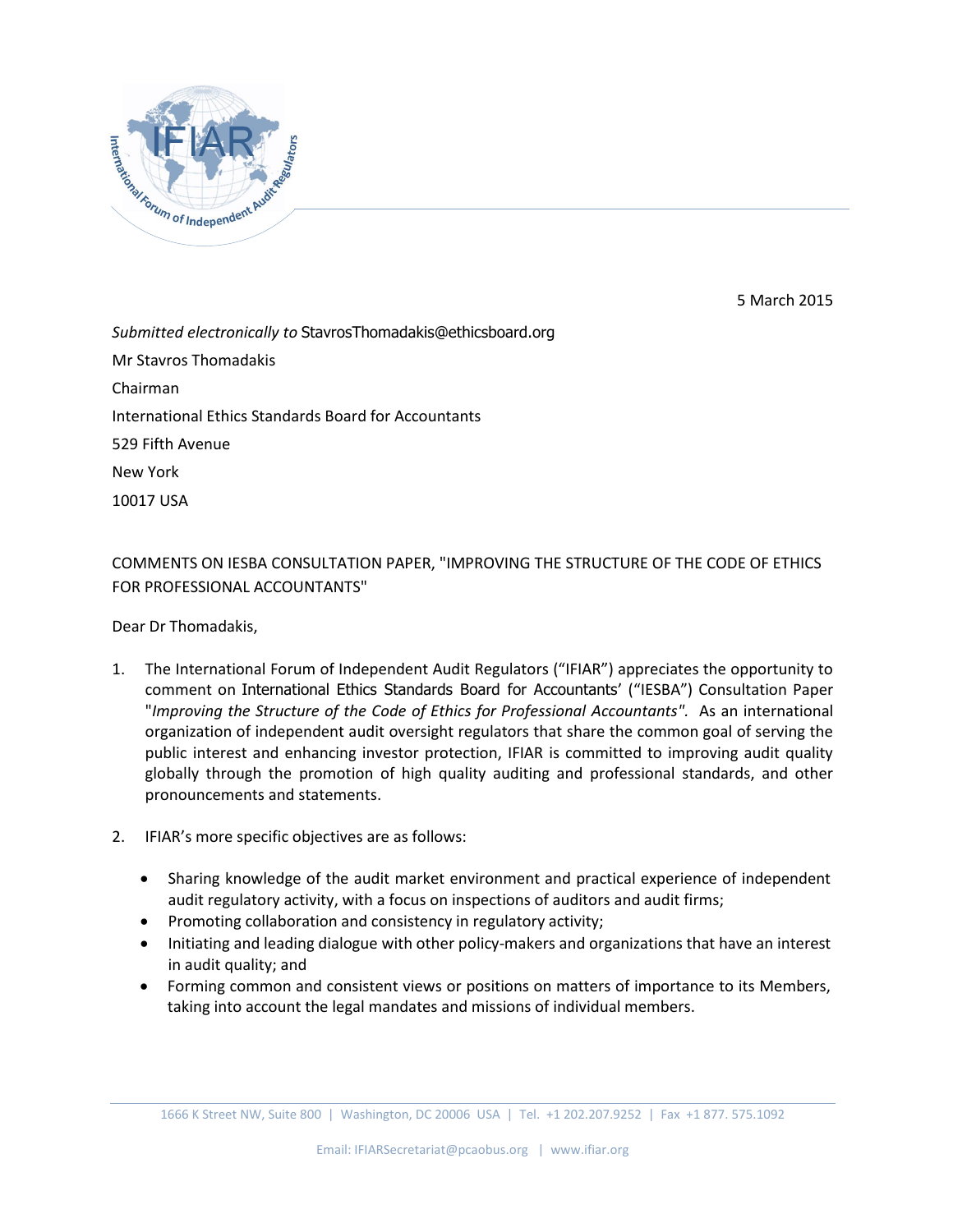- 3. The comments we provide in this letter reflect the views expressed by many, but not necessarily all, of the Members of IFIAR. They are not intended to include, or reflect, all of the comments or views that might be provided by individual Members on behalf of their respective organisations.
- 4. Where we did not comment on certain specific matters, this should not be interpreted as either approval or disapproval by IFIAR of the proposals.

### *General Comments*

- 5. The IESBA Code of Ethics is used by some IFIAR members, but not by all of them. Moreover, a number of audit firms and networks have voluntarily committed to complying with the Code. As a result, IFIAR sees a clear interest in enhancing the quality, clarity and enforceability of the Code.
- 6. As audit regulators, we believe that the Code should be sufficiently clear and enforceable. From that perspective, we observe that the project "Improving the Structure of the Code" could be a step in the right direction towards improving the usability and understandability of the Code.
- 7. This being said, we believe that changing the structure of the Code alone will not lead to sufficient improvements in as far as our expectations are concerned with regard to quality and enforceability.
- 8. Accordingly, we encourage the Board to identify and deal further with matters identified while restructuring the Code that could further enhance the clarity of the provisions and, as a result, their consistency in application and enforceability.

### *Link with safeguards and other projects*

9. In particular, we strongly encourage the IESBA to pursue improving the Code through this project and in combination with other projects, such as a review of the safeguards currently provided for in the Code.

### *Distinguishing requirements from guidance*

10. We support the idea of distinguishing requirements from guidance, as this is likely to improve the usability of the Code and the clarity of its provisions. However, we believe that the link between the fundamental principles of ethics and the specific requirements that stem from them should be clear so as to ensure that both are taken into consideration by users when applying the Code.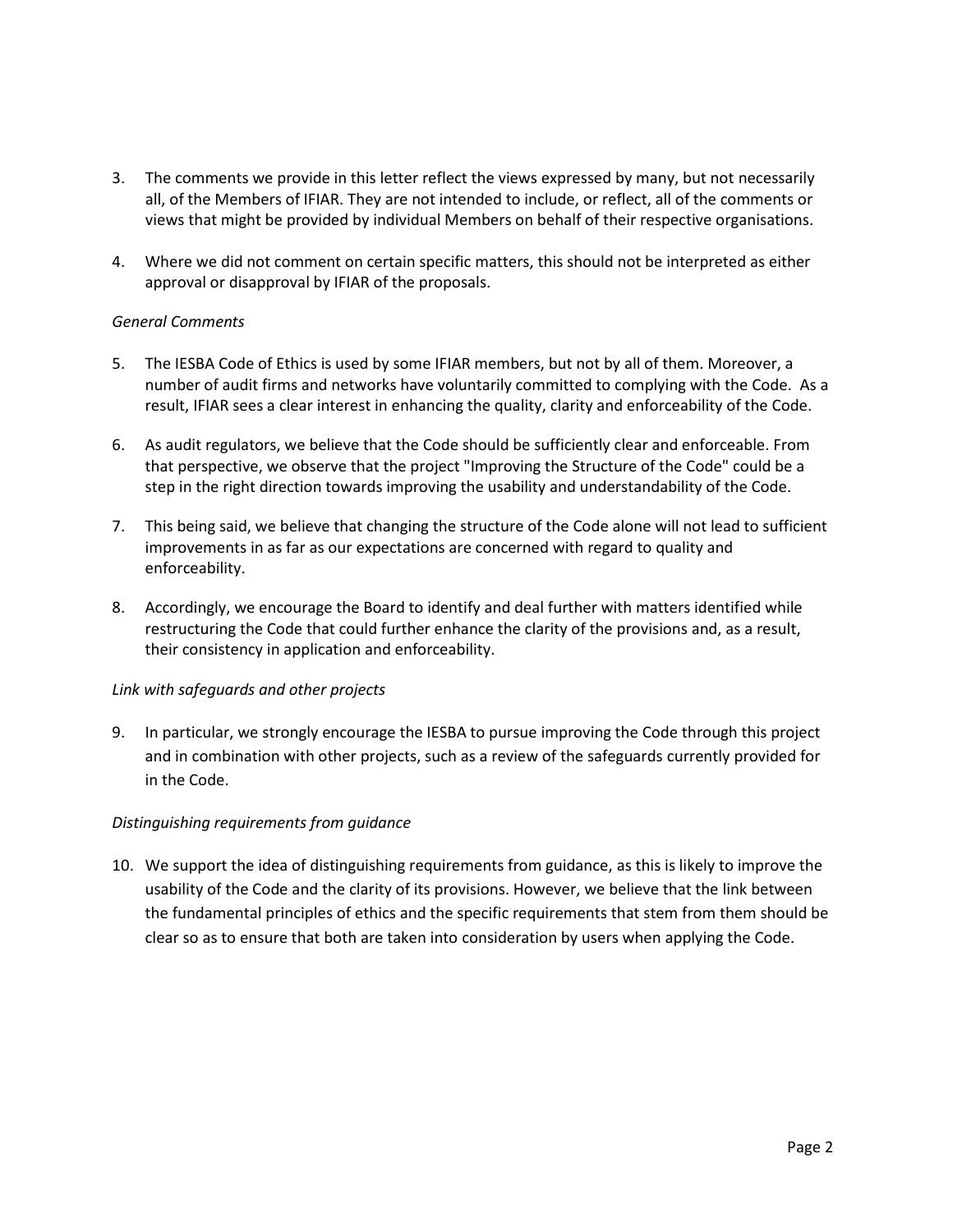11. Indeed, providing clear, understandable and effective requirements is essential but, at the same time, the underlying principles should be given sufficient prominence in the structure of the Code, to allow for dealing with situations that would not have been foreseen by the set of requirements and still require an appropriate response from the auditor. The underlying principles allow the auditor to stand back and capture the potential situations that would not have been specifically dealt with through requirements.

### *Highlighting most stringent requirements*

12. Furthermore, the current structure of the Code does not draw a clear distinction between provisions that are applicable only to auditors of certain types of audit engagements. In our view, increased clarity on the provisions applying in particular circumstances would enhance the understandability and enforceability of the Code. We believe that the most stringent provisions (for instance those applicable to auditors of public interest entities) should be more visible and prominent within the Code.

## *Clarifying responsibility with regards to ethics*

13. We believe that adding clarity about audit firms' and individuals' responsibilities with regards to ethics provisions could improve the Code. At the same time, those provisions should recognize the existence of and accommodate the variety of sizes of audit firms and practices.

# *Use of language*

- 14. We are in favour of changes to the language used in the Code. Indeed, a simplification of the grammatical structures used could facilitate the consistent application of the Code.
- 15. We encourage the Board to align terminology used in the independence and other sections of the Code with that used by the International Auditing and Assurance Standards Board. If the use of specific terms in the Code cannot be avoided, we believe that those terms should be linked to their definitions.

### *Initiatives in various jurisdictions*

16. Many jurisdictions have developed their own national auditor ethics provisions, using the provisions of the IESBA Code as a baseline. We encourage the IESBA to consider the on-going initiatives regarding auditor ethics worldwide, as part of its research on this project, to ensure that the Code remains a reference globally.